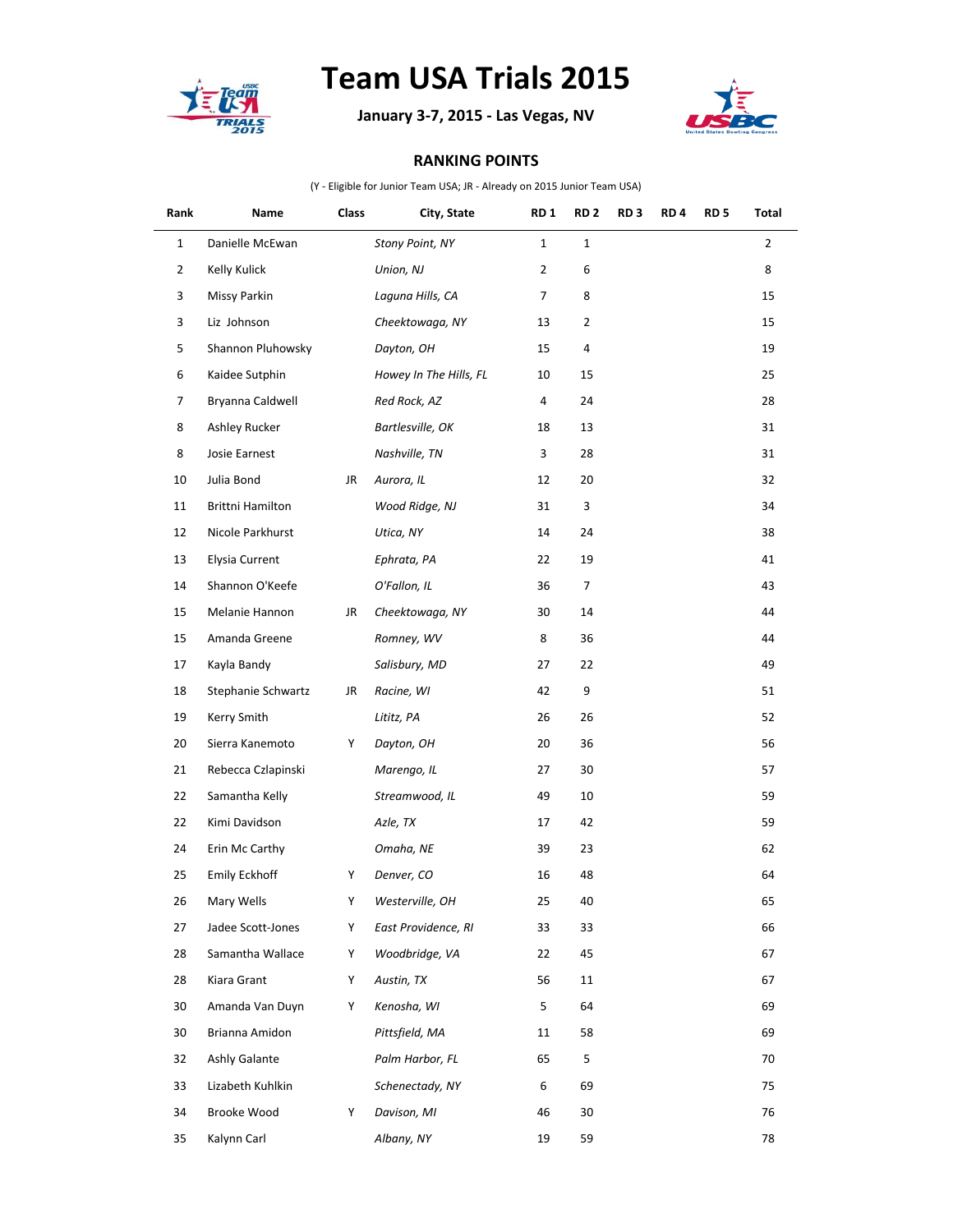| 35 | Megan Kelly             |    | Dayton, OH              | 67  | 11  | 78  |
|----|-------------------------|----|-------------------------|-----|-----|-----|
| 37 | Leea Haworth            |    | Tumwater, WA            | 27  | 54  | 81  |
| 38 | Stefanie Johnson        |    | Grand Prairie, TX       | 40  | 43  | 83  |
| 39 | Katelyn Simpson         | JR | Boise, ID               | 59  | 29  | 88  |
| 40 | Gabriella Mayfield      |    | Lake Isabella, CA       | 20  | 71  | 91  |
| 41 | <b>Holly Harris</b>     |    | Wichita, KS             | 77  | 17  | 94  |
| 41 | Ashley Dunn             | Y  | Palmdale, CA            | 78  | 16  | 94  |
| 43 | Angela Falgoust         | Y  | Baton Rouge, LA         | 57  | 38  | 95  |
| 44 | Heather D'Errico        |    | Rochester, NY           | 9   | 87  | 96  |
| 44 | Sarah Lokker            |    | New Baltimore, MI       | 79  | 17  | 96  |
| 46 | Taylor Bulthuis         |    | Coral Springs, FL       | 51  | 46  | 97  |
| 46 | Heather Melvin          |    | Wichita, KS             | 47  | 50  | 97  |
| 48 | Briana Zabierek         | Y  | Lockport, IL            | 33  | 66  | 99  |
| 48 | Gazmine Mason           | Υ  | Cranston, RI            | 43  | 56  | 99  |
| 50 | Elise Bolton            |    | Merritt Island, FL      | 35  | 65  | 100 |
| 50 | Stephanie Zavala        | Y  | Downey, CA              | 38  | 62  | 100 |
| 52 | Lilly Shell             | Y  | Salem, VA               | 80  | 21  | 101 |
| 53 | Lynda Barnes            |    | Double Oak, TX          | 71  | 32  | 103 |
| 54 | Sydney Brummett         | Y  | Fort Wayne, IN          | 53  | 51  | 104 |
| 55 | <b>Crystal Elliott</b>  | Y  | Melbourne, FL           | 47  | 63  | 110 |
| 56 | Tara Quinlan            | Y  | Lebanon, IL             | 74  | 41  | 115 |
| 56 | Jennafer Mellott        |    | Lauderhill, FL          | 55  | 60  | 115 |
| 58 | Caitlyn Johnson         | Y  | Beaumont, TX            | 89  | 27  | 116 |
| 59 | Paige Kraushaar         | Y  | Crown Point, IN         | 43  | 74  | 117 |
| 60 | Shawna Lane-Strause     |    | Tucson, AZ              | 75  | 43  | 118 |
| 61 | Katie Stark             | Y  | Groveland, FL           | 60  | 61  | 121 |
| 62 | Lauren Pate             | Υ  | Inver Grove Heights, MN | 52  | 70  | 122 |
| 63 | Adel Wahner             | Y  | Las Cruces, NM          | 76  | 48  | 124 |
| 64 | Brandy Silva            |    | Ft Worth, TX            | 22  | 104 | 126 |
| 64 | Casey Goettel           | Y  | St. Charles, MO         | 87  | 39  | 126 |
| 66 | Giselle Poss            | Y  | Montgomery, IL          | 81  | 47  | 128 |
| 66 | Anna Groce              | Y  | Kernersville, NC        | 93  | 35  | 128 |
| 68 | <b>Heather Penatzer</b> | Y  | Tucson, AZ              | 63  | 68  | 131 |
| 69 | Carly Thomas            | Y  | Frederick, MD           | 37  | 97  | 134 |
| 70 | Samantha Gainor         | Y  | New Baltimore, MI       | 84  | 52  | 136 |
| 71 | Bryanna Leyen           | Y  | Perry Hall, MD          | 83  | 54  | 137 |
| 72 | Amanda Fry              | Y  | Antelope, CA            | 104 | 34  | 138 |
| 73 | Christina Halen         |    | Kennesaw, GA            | 65  | 79  | 144 |
| 73 | Megan Eaglehouse        | Y  | Cibolo, TX              | 31  | 113 | 144 |
| 75 | <b>Becca Pittser</b>    |    | Huntersville, NC        | 53  | 94  | 147 |
| 76 | Krissy Johnson          |    | Naperville, IL          | 96  | 53  | 149 |